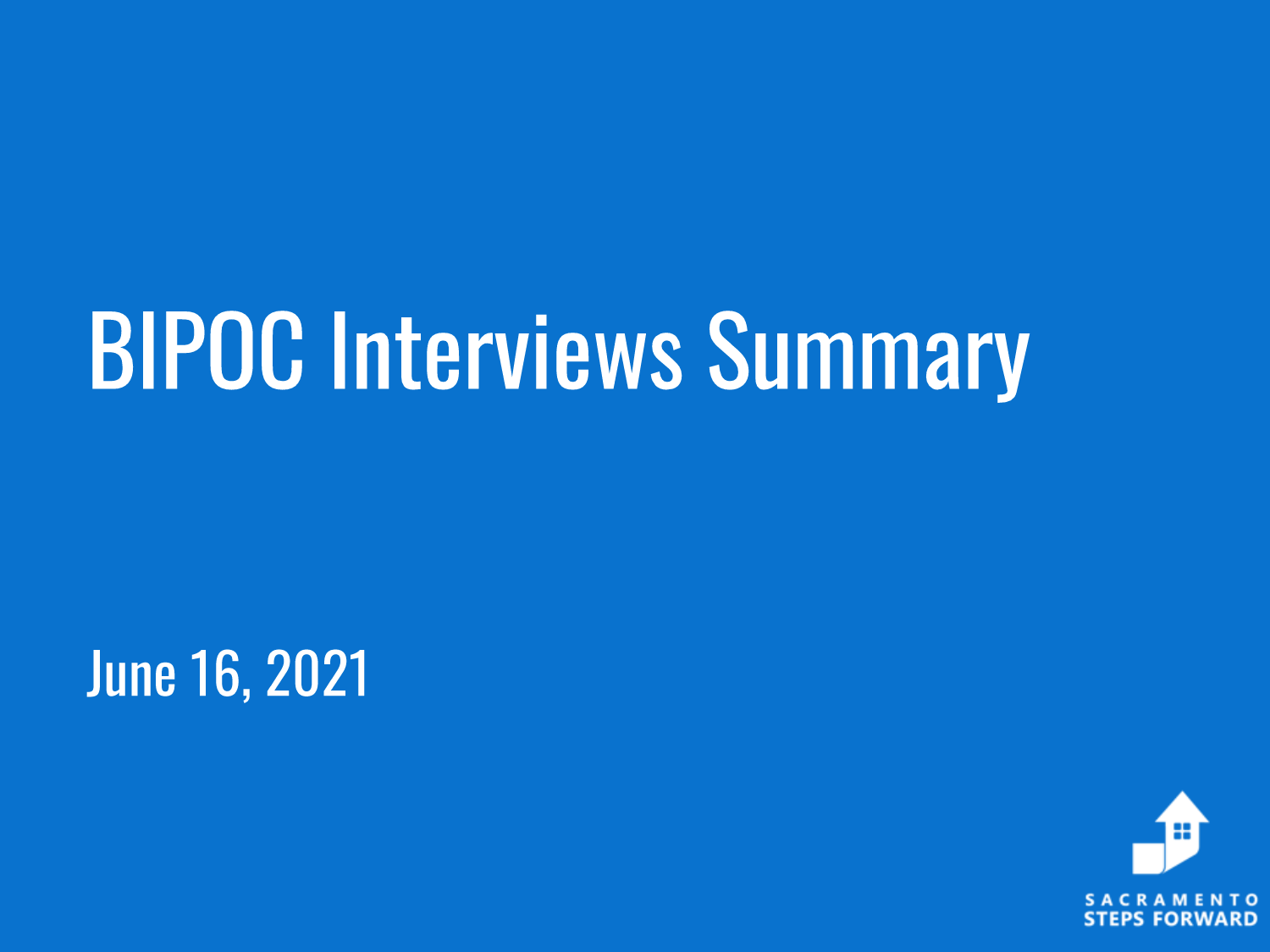## **Voices Shaping Our Racial Equity Action Plan**

Sacramento Steps Forward



Maurice Harge shared his perspective with Racial Equity Committee Co-Chair Ardy Akhzari.

The Racial Equity Committee has a vision for a more equitable future for people experiencing homelessness in Sacramento. Building this future starts with listening to and learning from Black, Indigenous, and Other People of Color (BIPOC) who have lived experiences of homelessness.

To elevate their voices, this diverse committee has conducted a series of listening sessions with BIPOC with current and past experience of homelessness. This work helps us understand the nature of the barriers they have faced and take definitive steps to eliminate them.

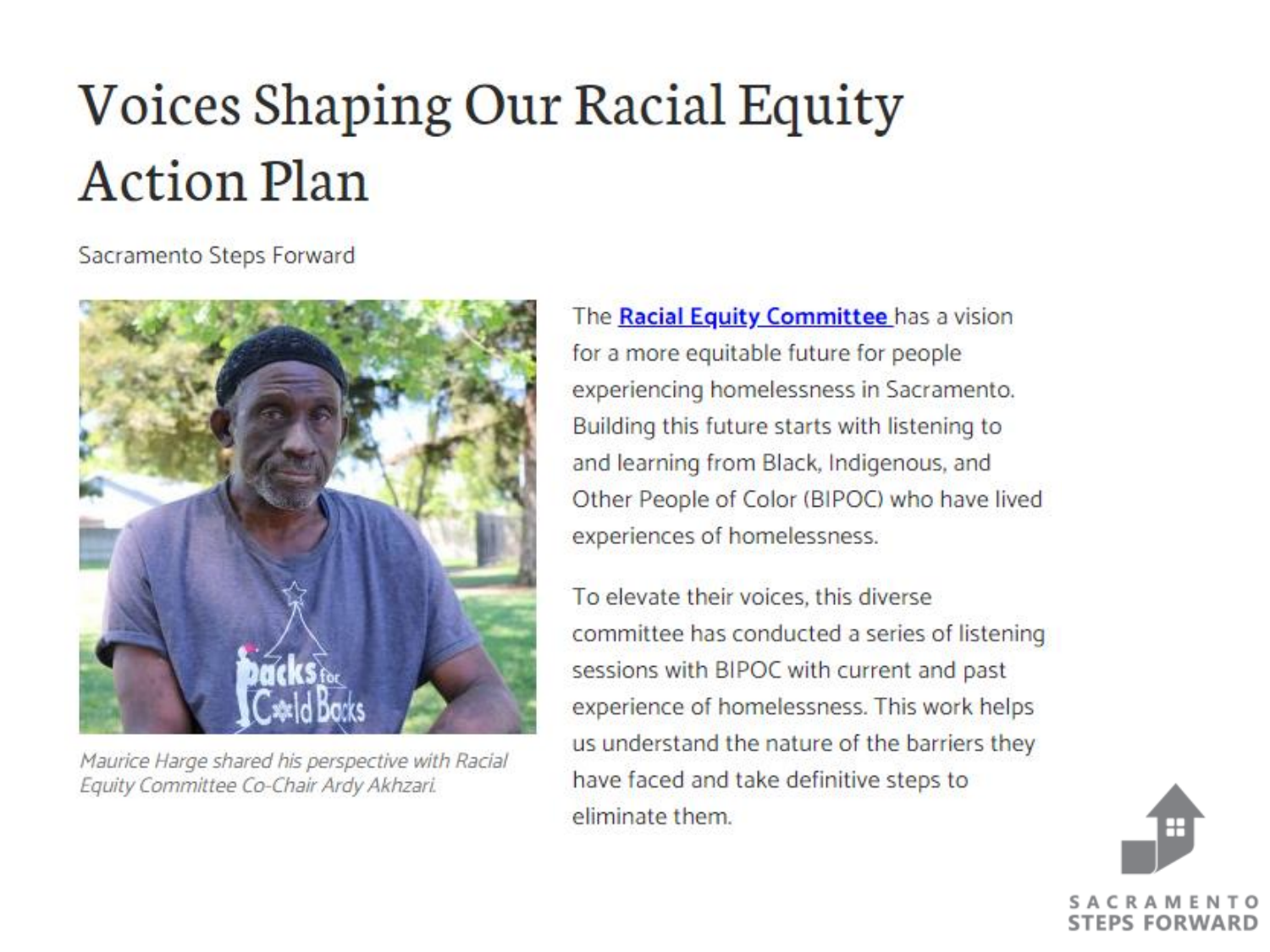## **Process Summary**

- REQC members recommended 19 people for interview.
- Based on the ability to connect, 14 people were surveyed.
- Participants were provided with a gift card.
- Field interviews were transcribed by a REQC Co-Chair.
- Themes were identified through a descriptive coding process by Sacramento Steps Forward (SSF) staff.
- The draft summary document was compiled by SSF staff and reviewed by the REQC Chairs.

20 REQC members and 6 SSF staff contributed to the process.



Thank you!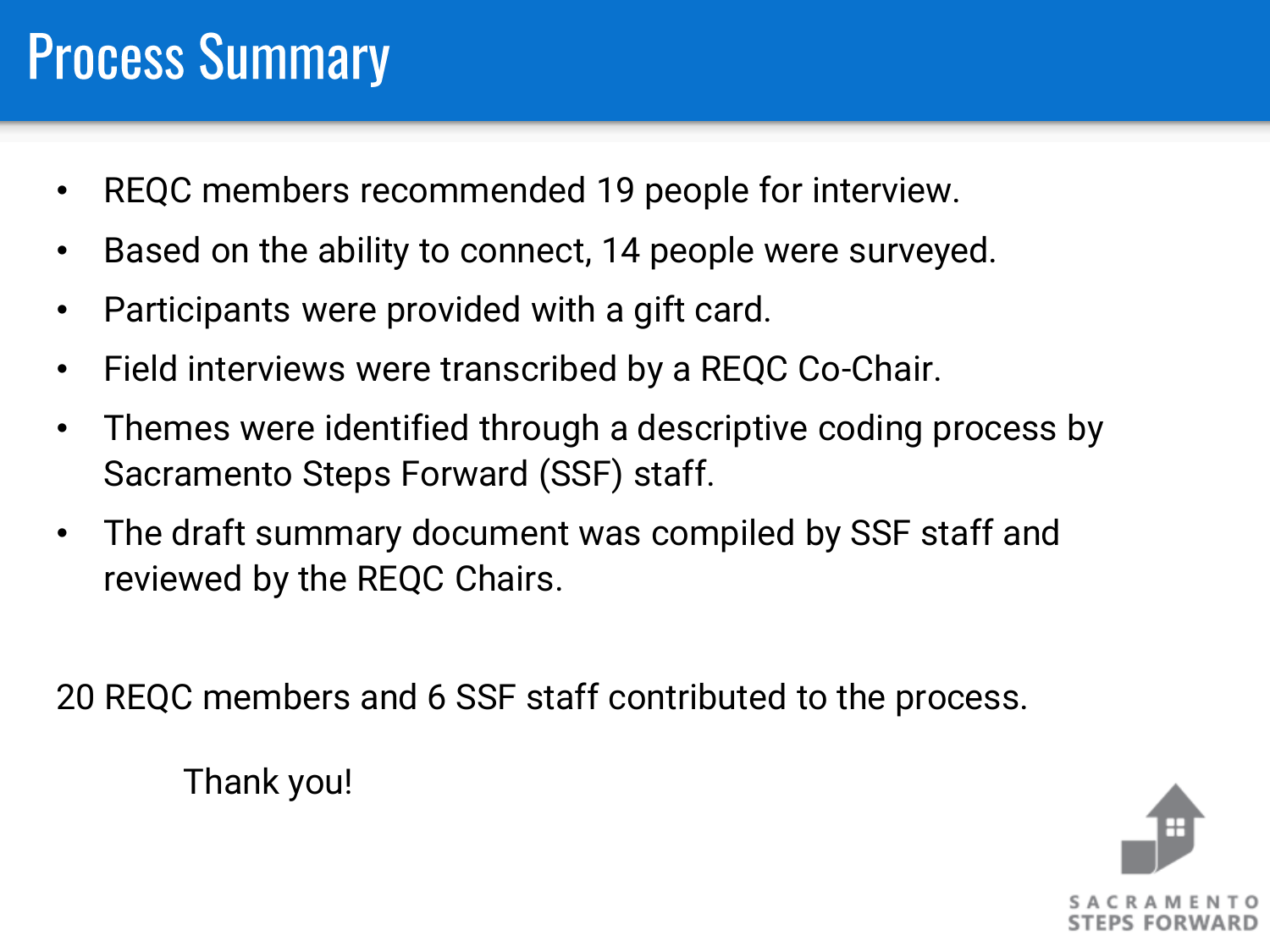## **Demographics Summary**

### 14 people interviewed



62% of persons had spent all of their time homeless in Sacramento.

The reported length of time homeless ranged from "about one year" to 30 years

C R STEPS FORWARD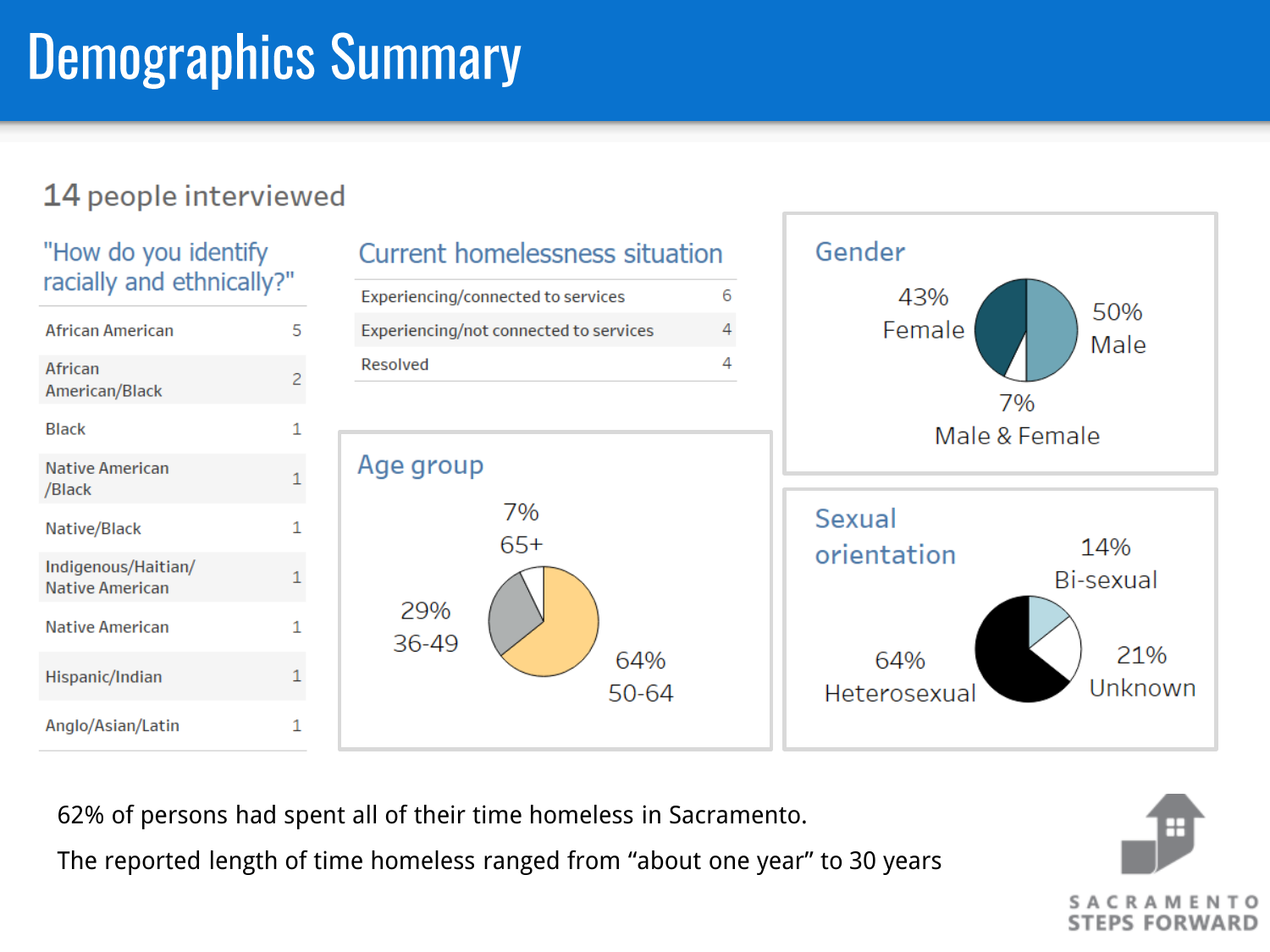"Which of these descriptions best describe you?"

Head of Household: 93%

Living with a Disability: 71%

Domestic Violence Survivor: 29%

Formerly Incarcerated: 29%

Veteran: 14%

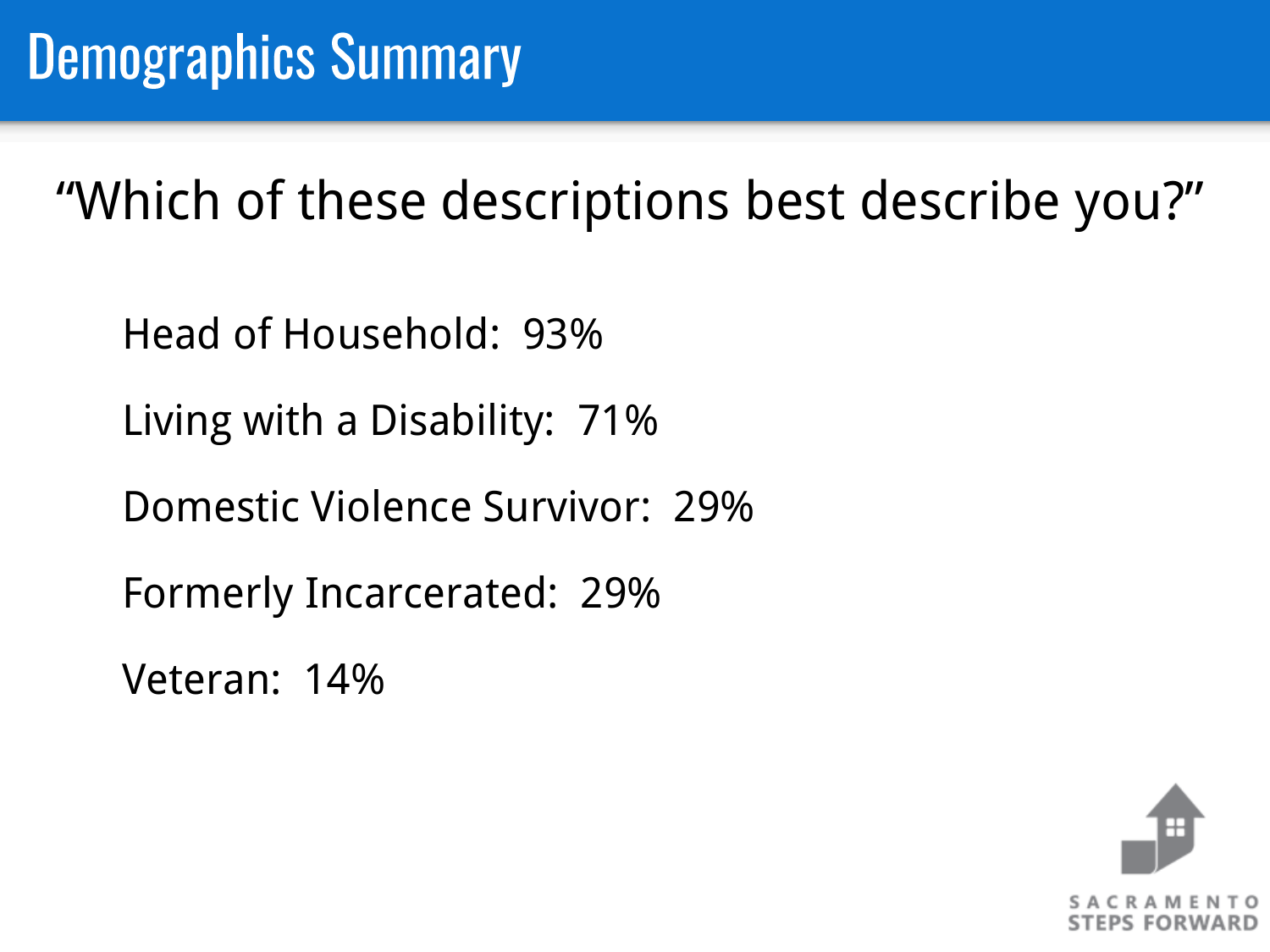## **54% thought there was a difference by race in applying for and accessing services**

### Comments included:

- "Being black puts you at the bottom of the totem pole."
- Frustrated and upset that his word isn't taken at face value, he wants to be treated equally when requesting resources.
- "There were different services and groups come out. Groups would have you write down your name and social and were going to call you. White females got calls and spoke highly of them; I couldn't get a call back. And I was pregnant at the time…people who got the help were white."
- Not fair that the only time she has access to services is when she is being taken to jail.

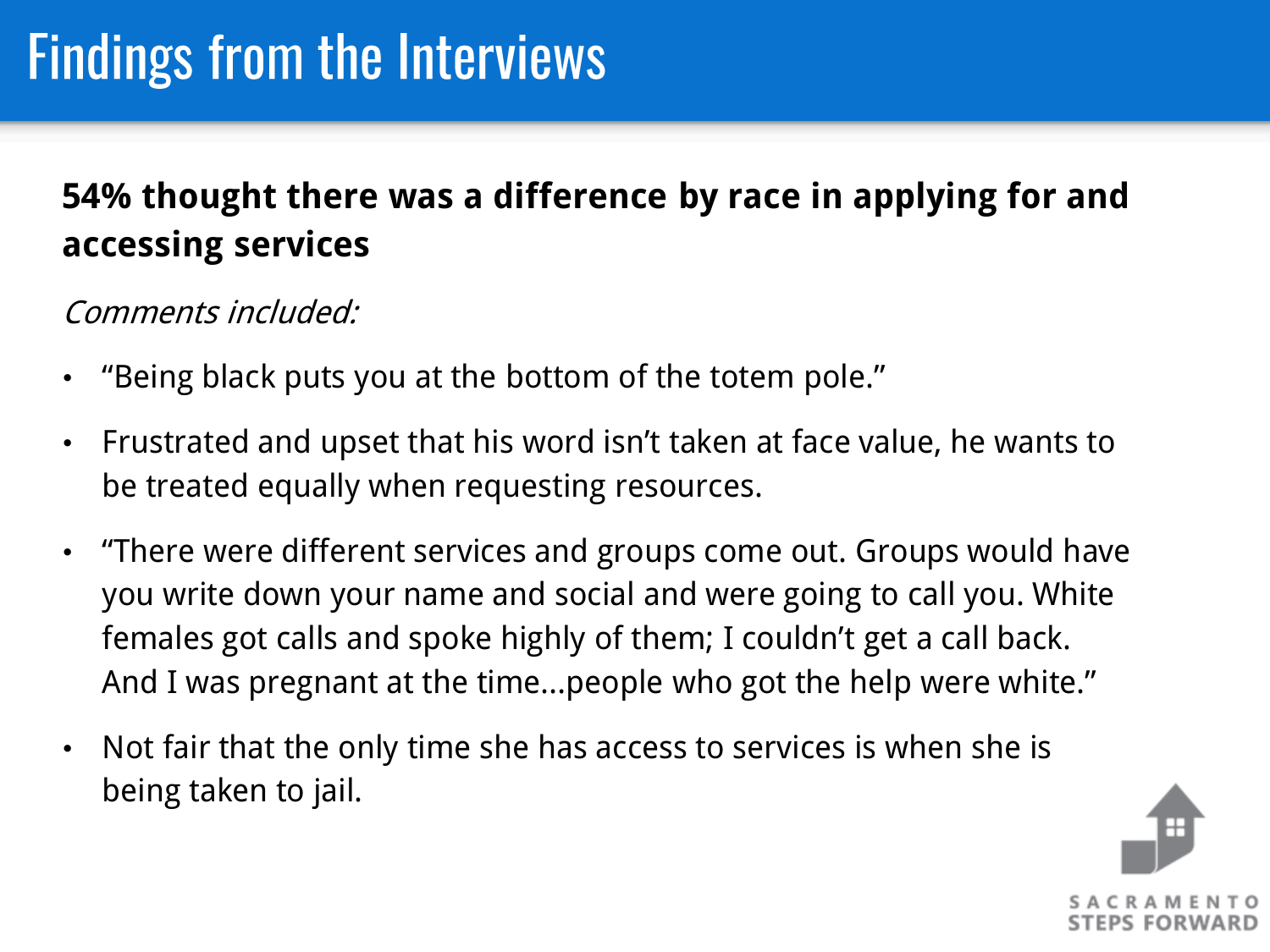## **54% thought there was a difference by race in applying for and accessing services**

Comments continued:

- Given a "not up to par" feeling by a particular provider who wound up not providing the sought-after service to him, but providing to two others.
- Did not think race was a factor and mentioned that because he used a phone line that may have helped since they "didn't know what color he was."
- "It's a certain look…they're not hiding it."
- "Man, I don't know why they hate us, what did we ever do?...I'm at this stand, grabbing coffee, he'll just look up and move away like I'm going to do something to him or something, that hurts more than anything."

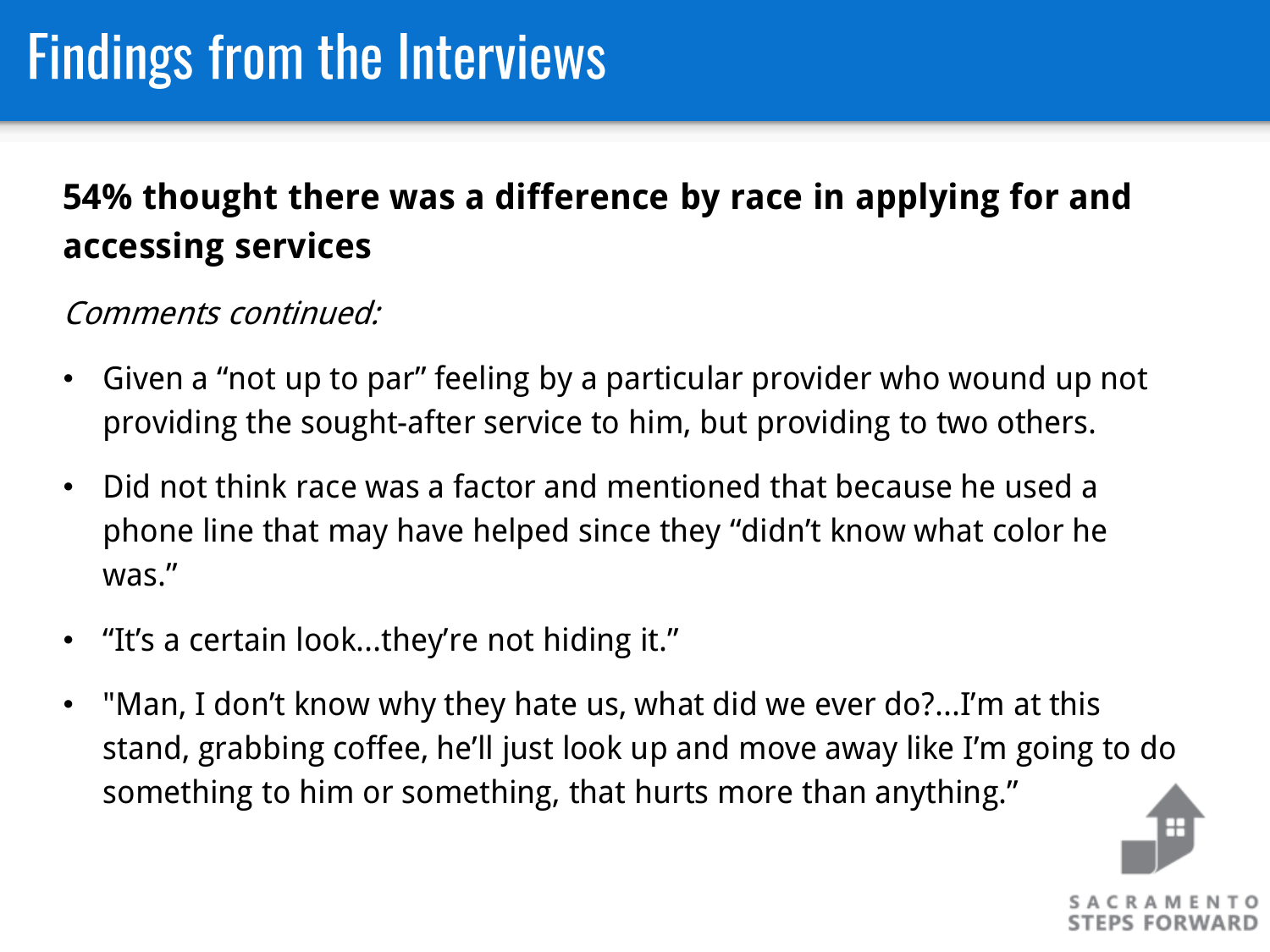## **36% said they were delayed or denied services due to labels more readily assigned to BIPOC individuals**

## Comments included:

- Was called a "lazy son of a bitch" and told "It's just like you people."
- Despises the "angry black man" moniker that has been assigned to him in the past.
- Labeled as "service resistant."
- "I try to keep myself as calm as possible because I know this; I'm a black female and of course seen as aggressive especially coming off of drug addiction, coming off the river all stacked up against me, so I try to be as pleasant as possible."

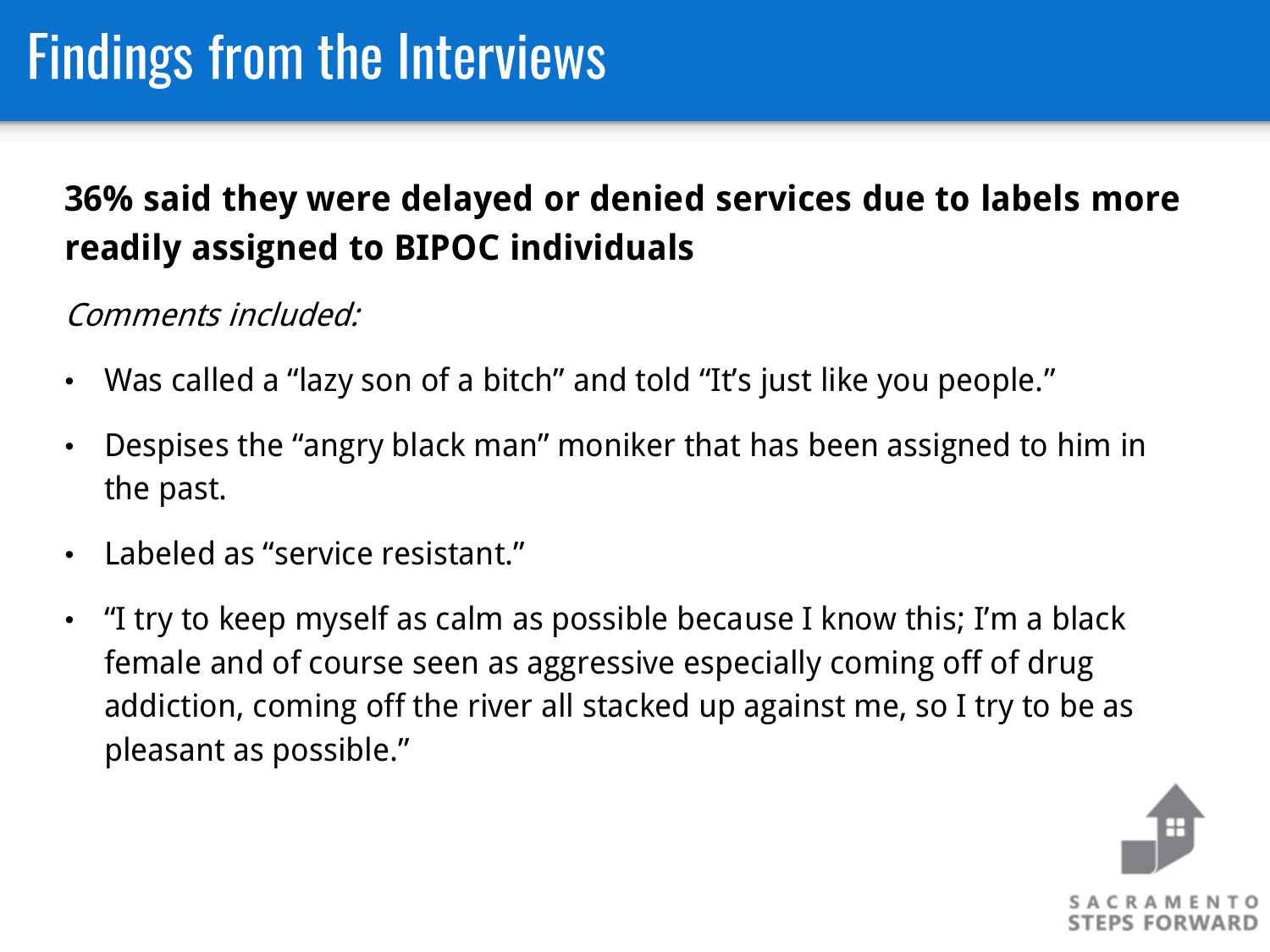## **What does a more racially just system look like?**

## Comments included:

- We should be judged by the content of our character, not the color of our skin.
- Zero tolerance on both sides, both the provider and the participant.
- Leadership needs to set a proper example.
- People who care and listen, show compassion, and understand the system are key
- We should challenge each other on how to better ourselves, society, and the world.
- We just need a break like everybody else.
- It shouldn't matter what race you are but based on the situation you are in and the desire to get out of your situation.

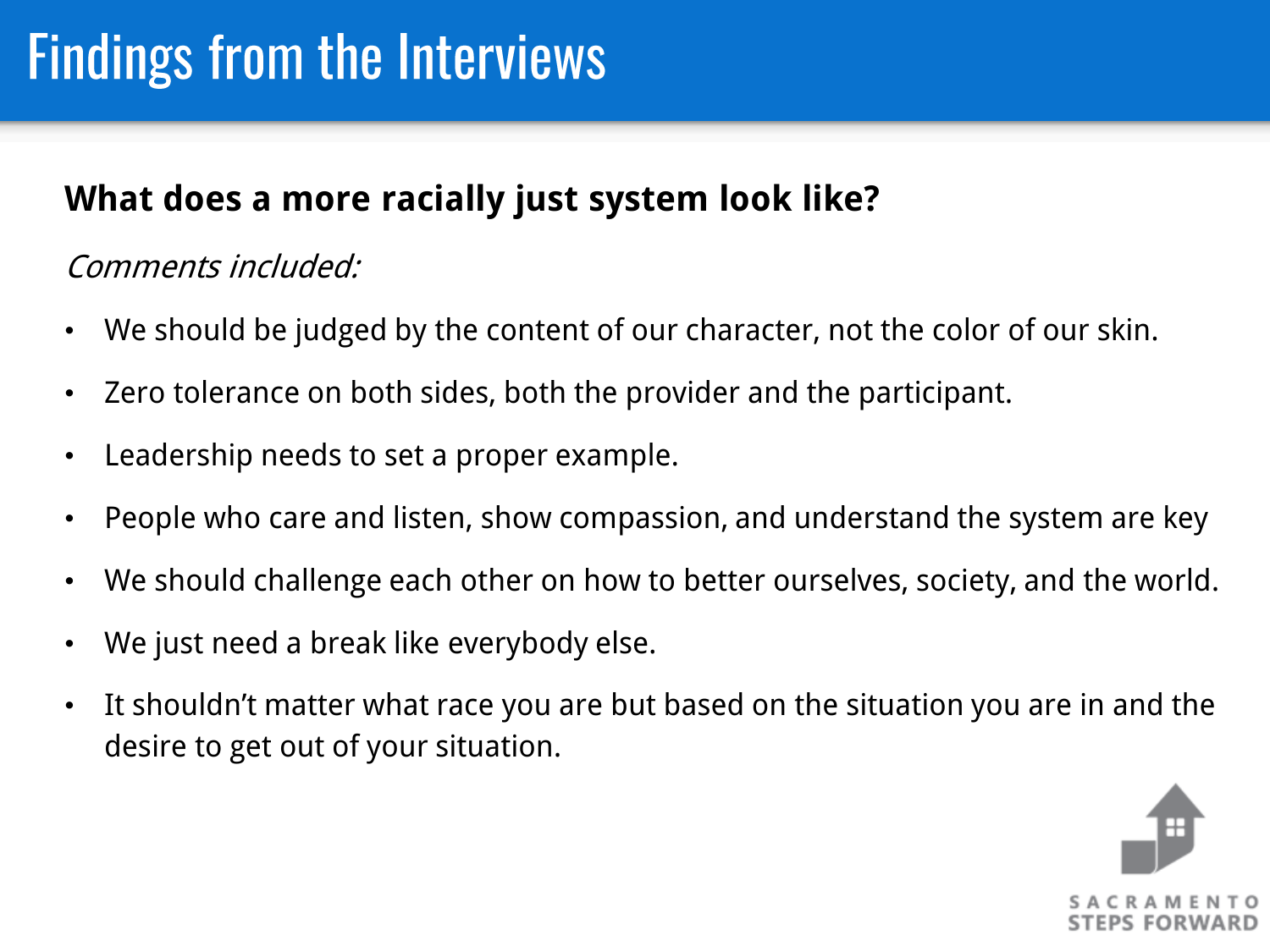

The Sacramento Continuum of Care Racial Equity Committee (REQC) established a goal to better understand the local Black Indigenous & Persons of Color (BIPOC) homelessness experience through an interview process.

REQC members were encouraged to contribute names of persons with current or recent past experience with homelessness, who might be willing to be interviewed. 19 people were recommended for interview.

Based on the ability to connect, 20 REQC members were involved in surveying 14 people. Participants were provided with a gift card.

#### **Participant Demographics Summary**

#### 14 people interviewed

"How do you identify

| racially and ethnically?"                     |                |  |
|-----------------------------------------------|----------------|--|
| <b>African American</b>                       | 5              |  |
| African<br>American/Black                     | $\overline{c}$ |  |
| <b>Black</b>                                  | 1              |  |
| <b>Native American</b><br>/Black              | 1              |  |
| Native/Black                                  | 1              |  |
| Indigenous/Haitian/<br><b>Native American</b> | 1              |  |
| Native American                               | 1              |  |
| Hispanic/Indian                               | 1              |  |
| Anglo/Asian/Latin                             | 1              |  |

#### Current homelessness situation 6 Experiencing/connected to services Experiencing/not connected to services  $\overline{4}$  $\overline{4}$ Resolved

#### Age group





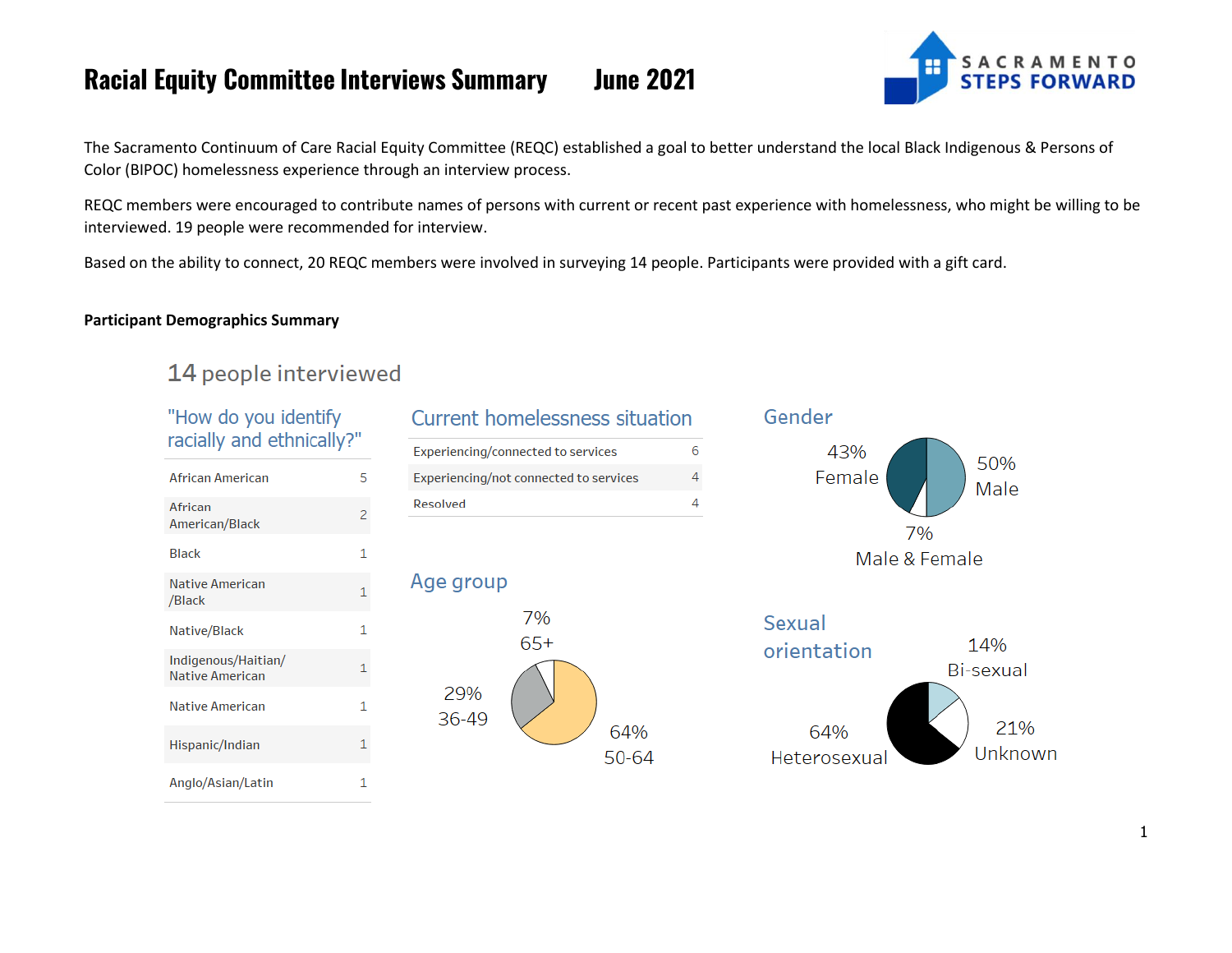**June 2021** 



#### **Participant Demographics Detail:**

|           | Person Race/Ethnicity                           | Gender                   | <b>Sexual</b>      | <b>Head of</b> | Living w/         | <b>DV</b>       | <b>Formerly</b> | Veteran | Age          | <b>Current Situation</b>                  |
|-----------|-------------------------------------------------|--------------------------|--------------------|----------------|-------------------|-----------------|-----------------|---------|--------------|-------------------------------------------|
| <b>ID</b> |                                                 |                          | <b>Orientation</b> | Household      | <b>Disability</b> | <b>Survivor</b> | Incarcerated    |         | <b>Group</b> |                                           |
|           | 1 Black                                         | Male                     | Straight           | Yes            | Yes               |                 |                 |         | 36-49        | Experiencing/not connected                |
|           |                                                 |                          |                    |                |                   |                 |                 |         |              | to services                               |
|           | 2 Indigenous & Haitian/ Native Male<br>American |                          | Straight           | Yes            | Yes               |                 |                 |         | $50 - 64$    | Experiencing/connected to<br>services     |
|           | 3 Native American                               | Female                   | Straight           | Yes            | Yes               | Yes             |                 |         | $50 - 64$    | Resolved                                  |
|           | 4 Black/African American                        | Female                   | <b>Bi-sexual</b>   | Yes            | Yes               | Yes             | Yes             |         | $36 - 49$    | Experiencing/connected to<br>services     |
|           | 5 Native American & Black                       | Female                   | Not answered       | Yes            | Yes               | Yes             | Yes             |         | $50 - 64$    | Experiencing/not connected<br>to services |
|           | 6 African American Black                        | Male                     | Straight           |                |                   |                 |                 | Yes     | $50 - 64$    | Resolved                                  |
|           | 7 African American                              | Male                     | Heterosexual       | Yes            | Yes               |                 |                 | Yes     | $50 - 64$    | Resolved                                  |
|           | 8 African American                              | Female                   | Not answered       | Yes            | Yes               |                 |                 |         | $65+$        | Experiencing/connected to<br>services     |
|           | 9 Hispanic/Indian                               | Female                   | Not answered       | Yes            |                   |                 | Yes             |         | $50 - 64$    | Experiencing/connected to<br>services     |
|           | 10 Anglo Asian Latin                            | Male/Female/<br>Hesperus | <b>Bi-sexual</b>   | Yes            |                   |                 |                 |         | $50 - 64$    | Experiencing/not connected<br>to services |
|           | 11 African American                             | Male                     | Straight           | Yes            |                   |                 | Yes             |         | $36 - 49$    | Experiencing/connected to<br>services     |
|           | 12 Native & Black                               | Male                     | Straight           | Yes            | Yes               |                 |                 |         | $50 - 64$    | Experiencing/connected to<br>services     |
|           | 13 African American                             | Male                     | <b>Straight</b>    | Yes            | Yes               |                 |                 |         | $50 - 64$    | Experiencing/not connected<br>to services |
|           | 14 African American                             | Female                   | <b>Straight</b>    | Yes            | Yes               | Yes             |                 |         | 36-49        | Resolved                                  |

• For Race/Ethnicity, Gender, and Sexual Orientation, the participant self-identified and was not limited to any categories.

• For Head of Household, Living with a Disability, Domestic Violence (DV) Survivor, Formerly Incarcerated, and Veteran categories, participants were asked "Which of these descriptions best describe you?"

• For Current Situation, participants chose from three options.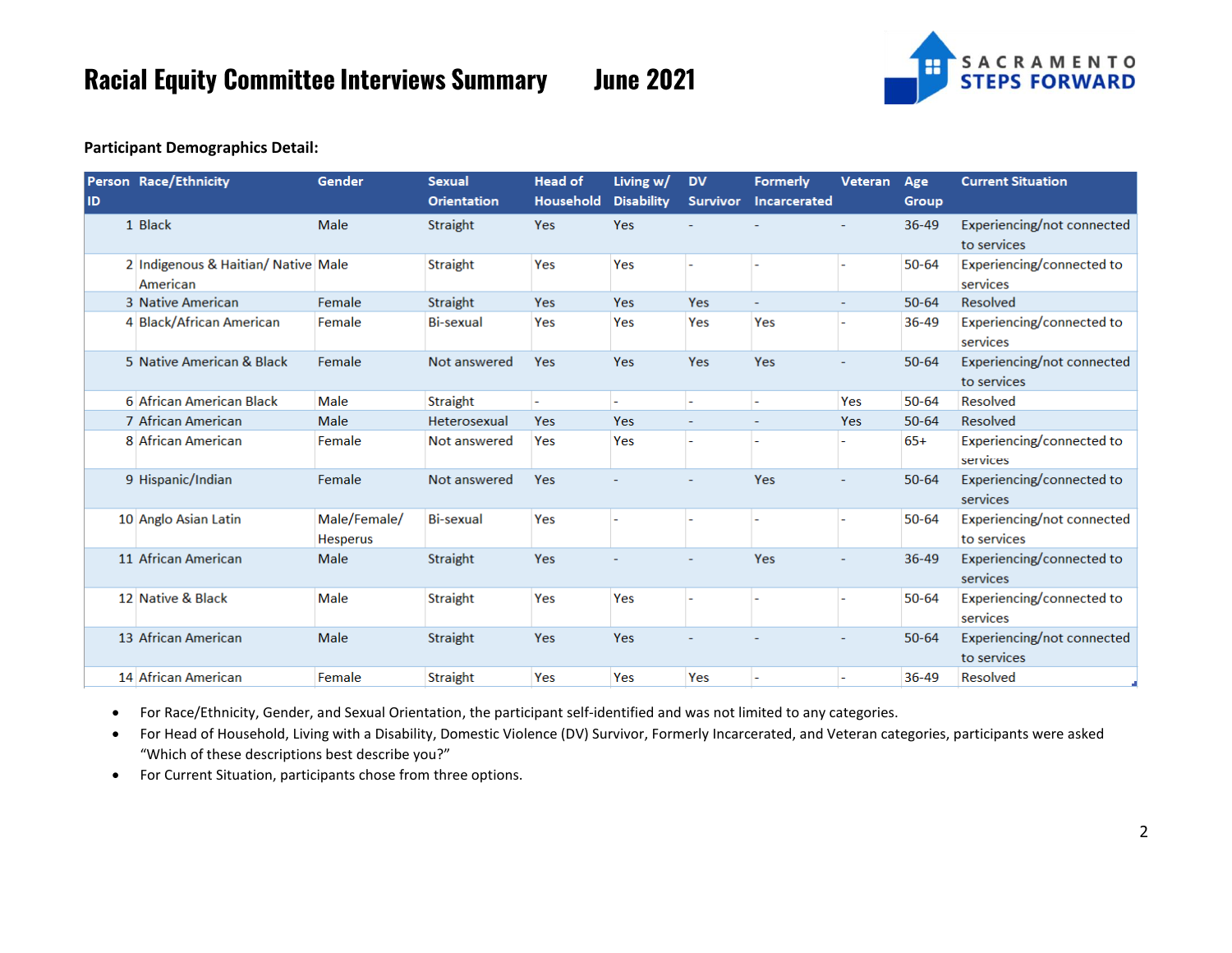**SACRAMENTO STEPS FORWARD** 

#### L**ength of time homeless**

Of the 12 persons who responded, all indicated a length of one year or longer. It was in some cases difficult to tell if lengths were continuous or represented multiple cases of homelessness. The range reported spanned "about one year" to 30 years.

Those who had resolved their homelessness, reported shorter lengths of time homeless.

| <b>Current homelessness situation</b>  | <b>Average years</b><br>homeless |
|----------------------------------------|----------------------------------|
| Experiencing/connected to services     | 9.2                              |
| Experiencing/not connected to services | 10.3                             |
| Resolved                               | 2.0                              |
| <b>Overall average years homeless</b>  | 8.3                              |

#### **Location of homelessness**

| The majority of persons had spent all of their time homeless in Sacramento.                            | <b>Location of homelessness</b> | <b>Count</b> |
|--------------------------------------------------------------------------------------------------------|---------------------------------|--------------|
| Other locations mentioned were Los Angeles (experience was better in Sacramento) and Texas (experience | All Sacramento                  |              |
| was better in Sacramento).                                                                             | Not just Sacramento             |              |
|                                                                                                        | <b>Total</b>                    |              |
|                                                                                                        |                                 |              |

#### **Events leading to homelessness**

| All 14 persons identified events contributing to their homelessness.                                              | Event type       | Count |
|-------------------------------------------------------------------------------------------------------------------|------------------|-------|
| 8 people reported multiple events leading to homelessness, and each event was counted.                            | Multiple reasons | 8     |
|                                                                                                                   |                  |       |
| The most common themes were related to:                                                                           | Health           |       |
| Employment, including loss of job or inability to find work<br>$\bullet$                                          | Family change    | 6     |
| Health-related challenges, including illness or injury that prevented them from working, as well as related bills | Not enough money |       |
| Family changes, including death of family member and separation from partner                                      | Other            |       |
| $\bullet$                                                                                                         | Drug addiction   |       |
|                                                                                                                   | Eviction         |       |
|                                                                                                                   | <b>Total</b>     | 38    |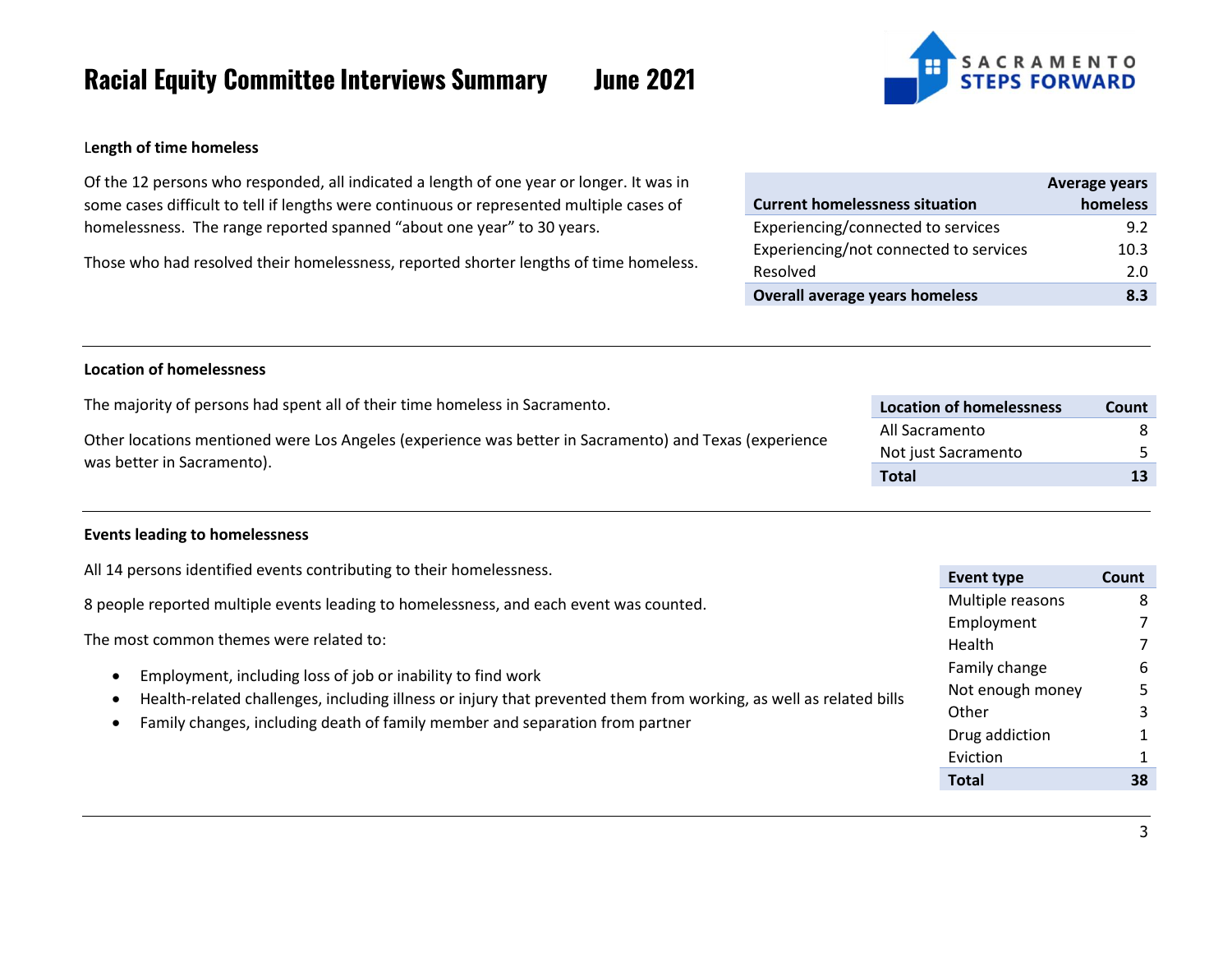SACRAMENTO<br>STEPS FORWARD

#### **Personal impact of homelessness**

10 people answered a question on how homelessness affected them. 4 people focused on challenges (1 had resolved their homelessness). 5 people focused more on things they had learned (1 person had resolved their homelessness). 1 person spoke to both challenges and growth.

Challenges identified in response to this question included:

- bad weather
- no bathroom or shower
- health issues got worse
- addicted to living outside
- realize people look down on you
- things get stolen
- getting the "run around" from providers

Changes that reflect new understanding included:

- increased empathy
- more aware of world
- helped resolve personal issues
- increased understanding of self
- realized you need others to survive

#### **Resources accessed**

13 people indicated a wide variety of services and agencies accessed or attempted to access, including navigation, housing services, shelter, and drugrelated programs. 2 persons (both not connected to services) indicated that they "haven't really tried." Sometimes resources were referred to generally, but specific programs were also mentioned.

Sacramento programs and providers mentioned

- $2 1 1$
- Covered Sacramento
- Loaves & Fishes
- Sacramento Covered navigator
- Sacramento Self Help Housing
- Salvation Army
- Volunteers of America
- Union Gospel Mission
- Sacramento Housing & Redevelopment Agency (SHRA)
- Sacramento Native American Health Center (SNAHC)

Veteran programs mentioned

- Roads Home
- VASH vouchers
- Veterans advocate program

Other programs mentioned

- Section 8
- SSI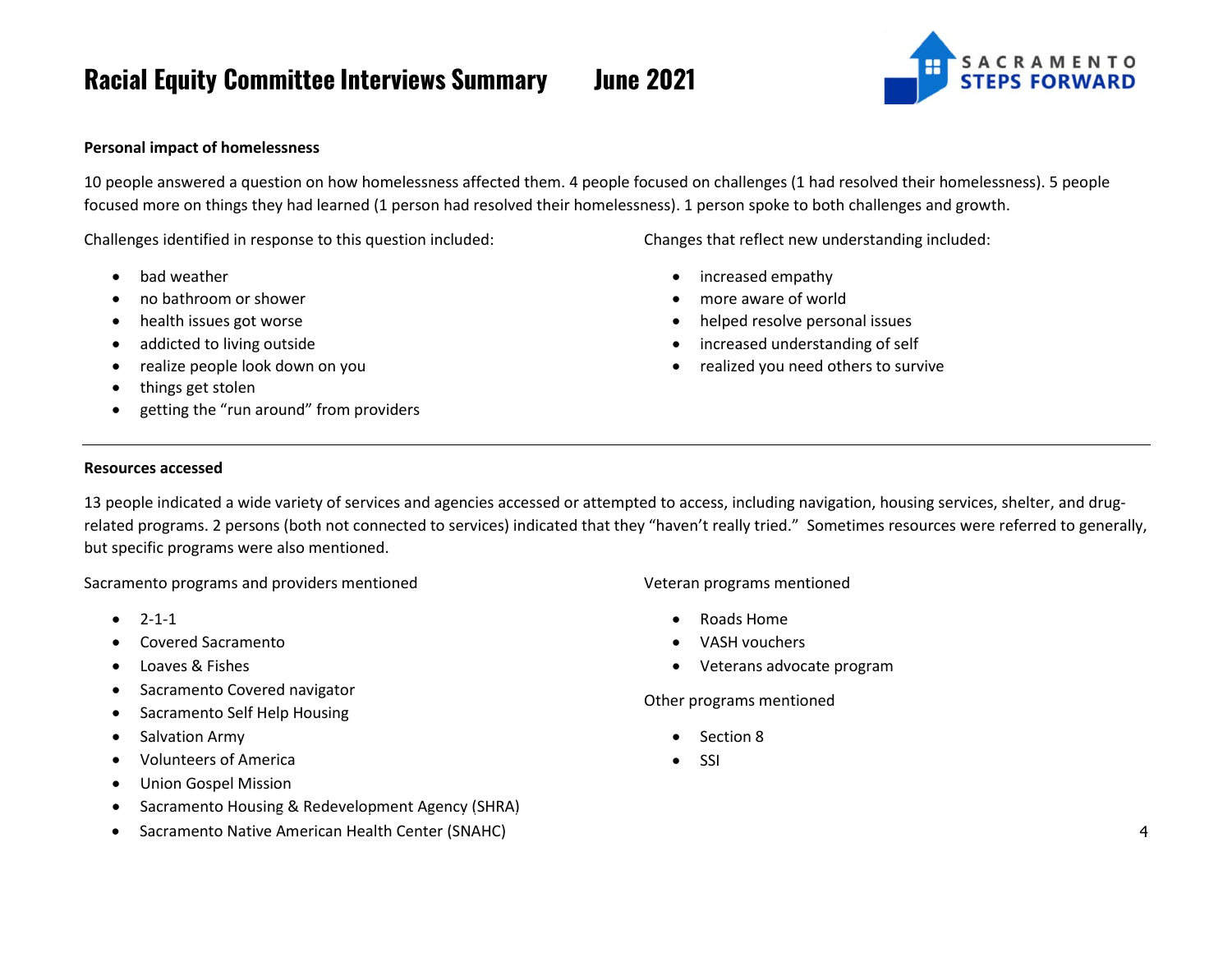**Iune 2021** 



#### **Housing Choice Vouchers**

A little more than half (8 out of 14) indicated they had received Housing Choice Vouchers, 3 of whom reported that they received denials for vouchers or from apartments or landlords. An additional 2 people who did not receive Housing Choice Vouchers reported other housing-related denials. No reasons for denials were provided in response to this question, but related issues emerged for other questions, as captured elsewhere in this report.

#### **Time to services**

Of the 11 people who responded, 5 reported they were quick to get services ("immediate"/"daily"/"not long"). 2 people indicated months (1 of which was specific to housing), and 1 person indicated years (specific to housing). 1 person said it depends. 2 people said they had not yet received services.

#### **Barriers to accessing services**

11 out of 13 people indicated barriers to accessing services at some point in the interview. 2 people stated that they did not experience any barriers.

The most common barrier identified was transportation to appointments and/or to access services with 8 mentions, followed by health-related issues, and documentation issues.

| <b>Barriers identified</b>     | Count         |
|--------------------------------|---------------|
| Transportation                 | 8             |
| Health condition               | Δ             |
| Documentation                  | 3             |
| Hard to connect with providers | $\mathcal{P}$ |
| Men-only program               | 1             |
| Locating housing               | 1             |
| <b>Politics</b>                | 1             |
| Long wait for housing/shelter  | 1             |
| Drug use                       | 1             |
| Domestic Violence              | 1             |
| Lack of opportunity            | 1             |
| Lack of resources              | 1             |
| Being a woman                  | 1             |
| Insurance changes              | 1             |
|                                |               |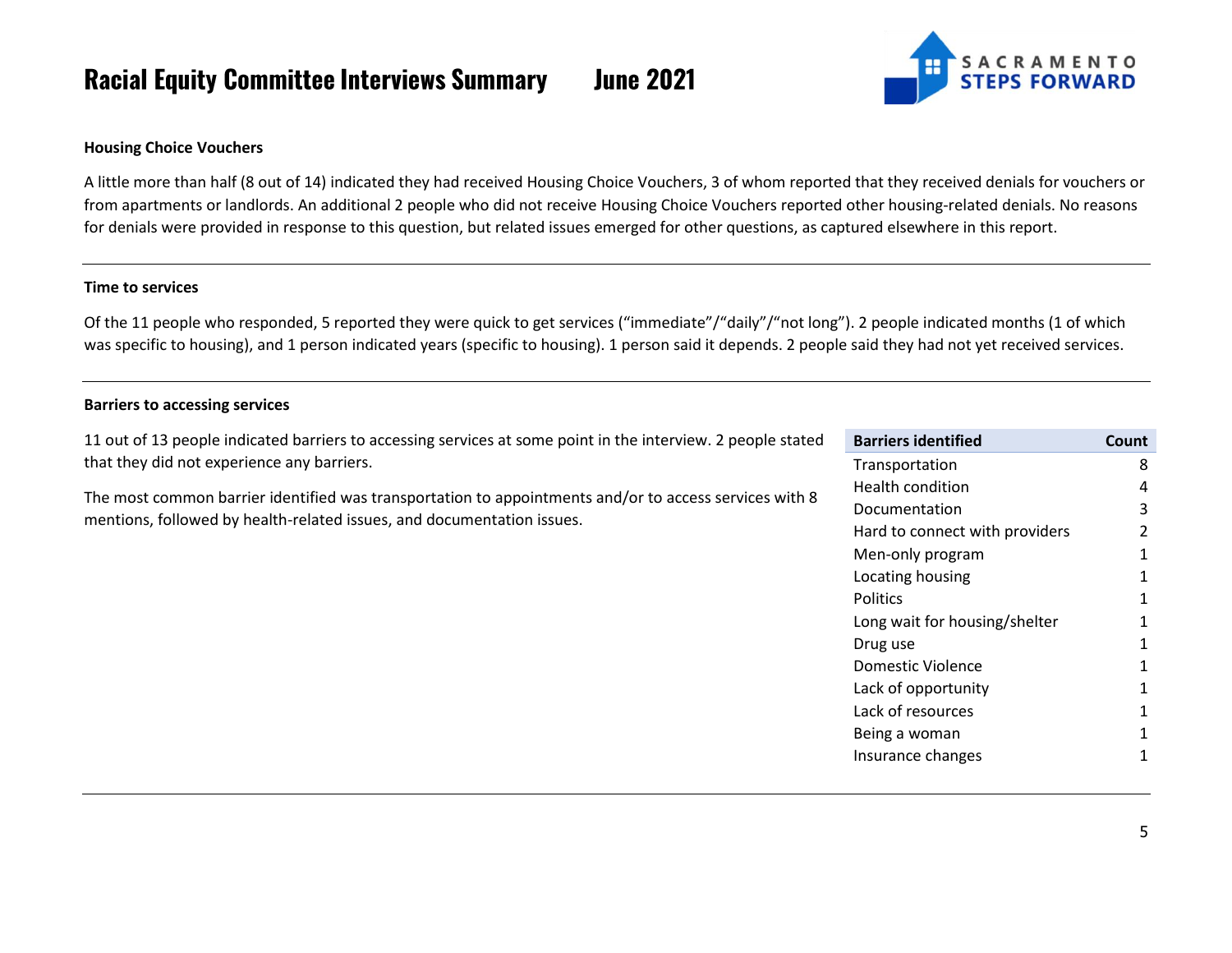

#### R**easons rejected or denied resources**

Of the people who responded, half (6 out of 12) said they had been rejected or denied services. In some cases, details were provided.

- Person 2 was told that he was verbally abusive and an "angry black man" and doesn't meet the criteria because of his attitude.
- Person 5 said the Sheriff's Department denied her resources when they were around, and she noticed someone else of another race get vouchers, but she didn't receive any.
- 3 people mentioned that the call-back process is an issue, and some programs do not return calls.
- Person 14 said no call-backs leaves people feeling lost. In addition, she said "So many places have denied me along the way for having a voucher and some take advantage that you do in all type of ways – profiling, indecent behavior, or just not helping at all."

#### **Alternatives that played a part in resolution of homelessness**

Alternatives to the homeless-related services and programs were not cited by most. Person 2 indicated an alternative, which was making relationships with people who had housing. Persons 5 and 11 referenced jail-based programs.

#### **Ability to meet basic needs**

1 person not connected to services said they were not able to meet their needs. 3 people clearly stated that their needs were met. In total 12 people listed different ways they were able to meet at least some of their needs. In general, people spoke positively about the services available to meet their basic needs, but 2 people indicated it was difficult to meet their needs.

General ways meeting needs

Specific programs meeting needs

- Resourcefulness
- Car sharing
- Doctor service
- Food closets
- Food/supplies delivery
- **Navigator**
- Shelter/housing
- Wellness center
- Citrus Heights Food Closet
- Loaves & Fishes
- Maryhouse
- One Community Health
- Salvation Army
- Section 8
- **SHRA**
- SNAHC
- St Francis house
- VA health care
- Volunteers of America
- Roads Home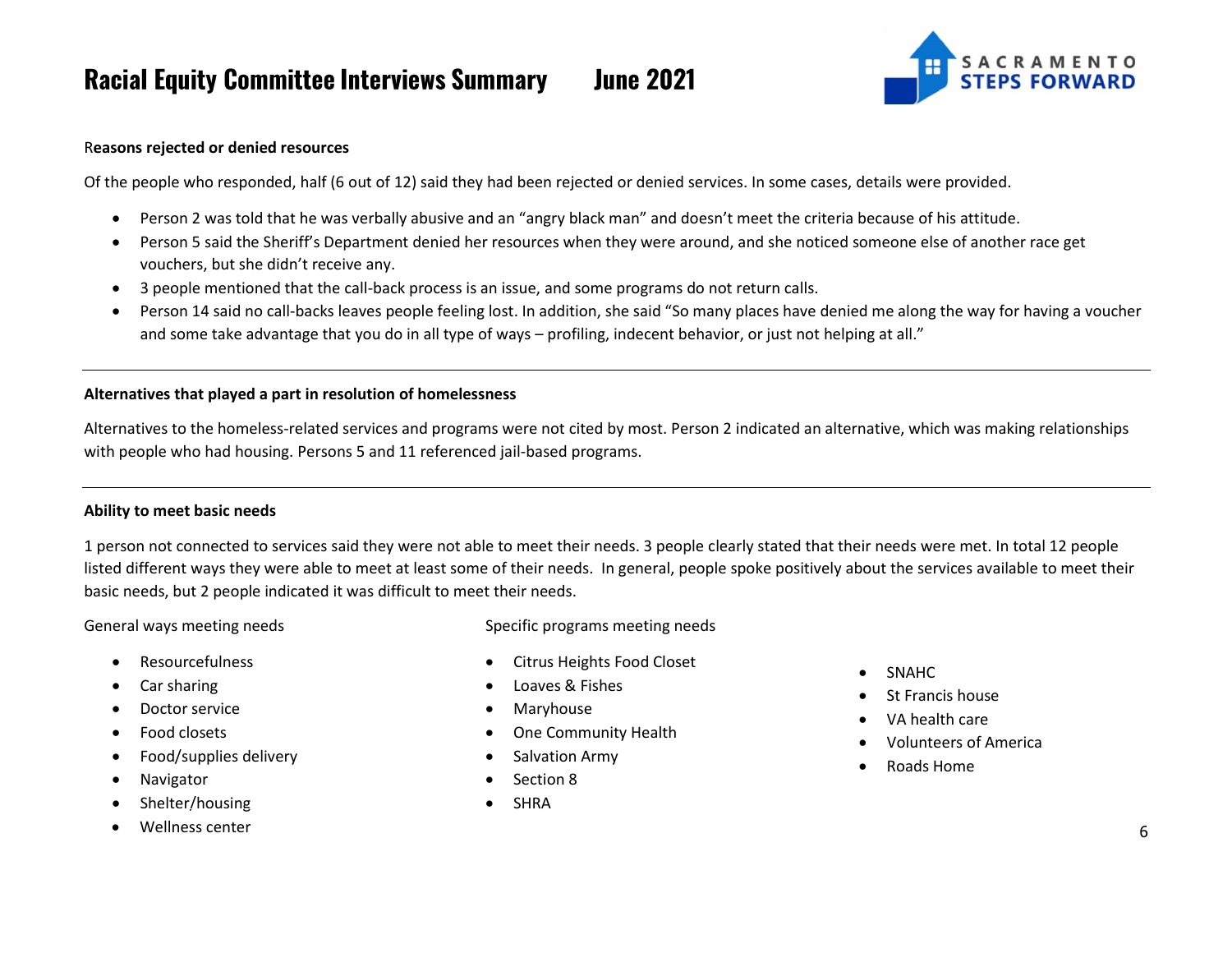

#### **History of homelessness or other social or economic challenges related to race in family**

| ss or  | History related to race | Count |
|--------|-------------------------|-------|
|        | Nο                      | h     |
| b      | Yes                     |       |
| outh." | <b>Total</b>            | 8     |

The majority of the 8 people who responded did not indicate that there was a family history of homelessnes other family challenges related to race.

Of those who indicated there was a history, Person 2 indicated it was job-related ("you're not getting the job because you are a black guy with dreads"), and the Person 13 mentioned challenges of growing up in "the South.

#### **Is there a difference compared to other races in the factors that played a part in becoming homeless?**

3 people indicated there was a difference.

- Person 1 said being black in America is hard. He doesn't blame his skin color, but he clarified that it does make it a little tougher.
- Person 10 said he gets rejected because of the way he looks.
- Person 13 said he has been "undercut" on construction jobs by other races who are willing to do the job cheaper.

#### **Is there a difference compared to other races in applying for or accessing services?**

A little more than half (8 out of 14) thought there was a difference by race in applying for and accessing services. Some people provided specific examples.

- Person 1 says sometimes people look to help certain other people faster than they help you. He feels that being black "puts you at the bottom of the totem pole."
- Person 2 said he was frustrated and upset that his word isn't taken at face value, he wants to be treated equally when requesting resources.
- Person 4 said "When I was at the river, Discovery, there were different services and groups come out; groups would have you write down your name and social and were going to call you. White females got calls and spoke highly of them; I couldn't get a call back. And, I was pregnant at the time. Yes, like I was saying early a couple of people swear by these services; there was a pastor that got hotel, people who got the help were white. Never saw anybody who wasn't get much help. Not until where I work now."
- Person 5 said it is not fair that the only time she has access to services is when she is being taken to jail.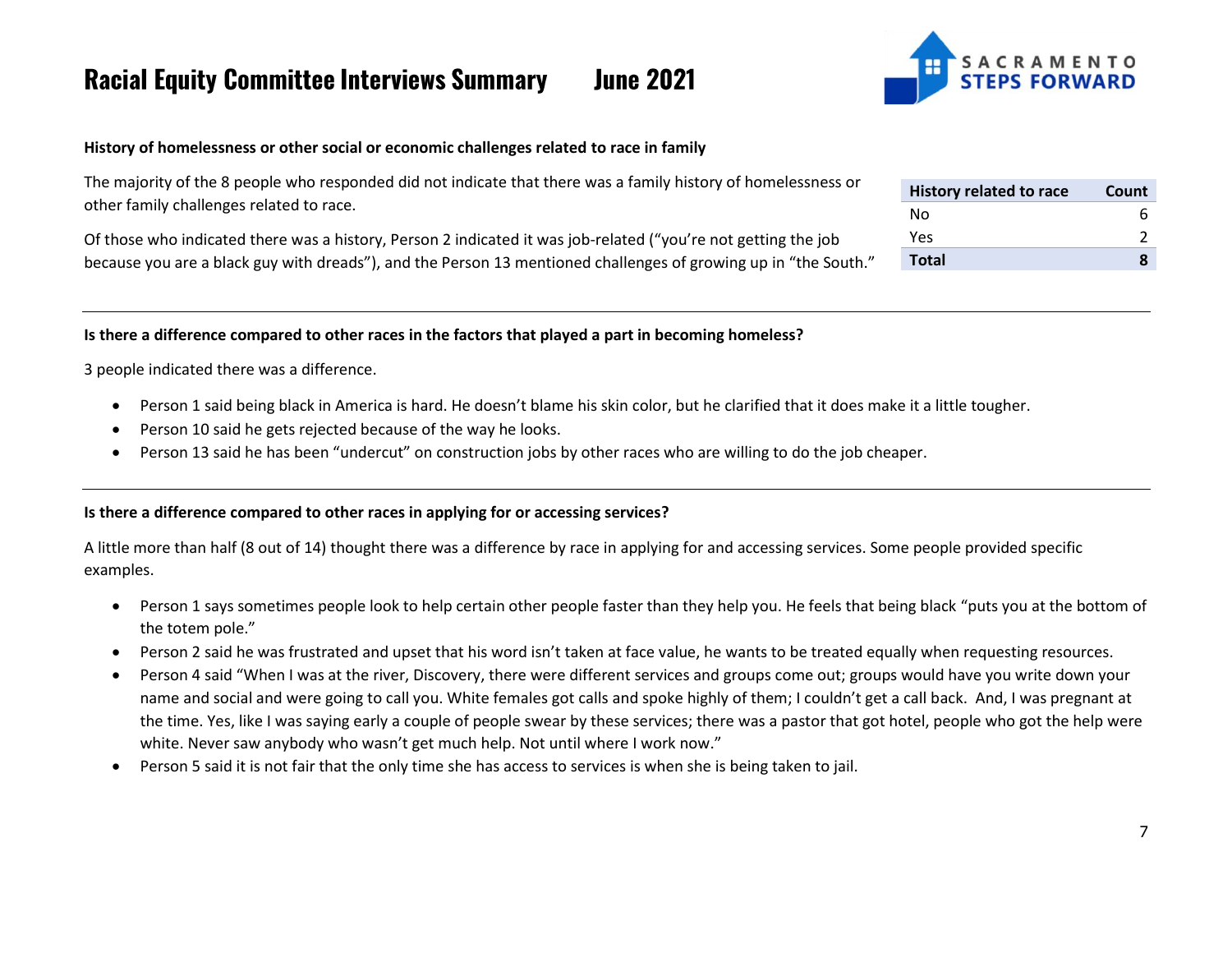

- Person 6 mentioned being given a "not up to par" feeling by a particular provider who wound up not providing the sought-after service to him, but providing to two others.
- Person 7 did not think race was a factor and mentioned that because he used a phone line that may have helped since they didn't know what color he was.
- Person 12 said "It's a certain look…they're not hiding it."
- Person 13 said "Man I don't know why they hate us, what did we ever do?...I'm at this stand, grabbing coffee, he'll just look up and move away like I'm going to do something to him or something, that hurts more than anything." He says he is not a threat to anyone, and it is sad for him to go through things like that.
- Person 14 said "I see many pick-and-choose situations with races."

#### **Were services denied or delayed due to labels such as "service resistant", "aggressive", "violent"?**

Of the 11 people who answered the question, 4 said they were delayed or denied services due to labels more readily assigned to BIPOC individuals. Specific labels were mentioned by 3 people.

- Person 1 says he was called a "lazy son of a bitch" and told "it's just like you people."
- Person 2 despises the "angry black man" moniker that has been assigned to him in the past.
- Person 12 has been labeled "service resistant."

An additional person answered no, but said she had observed others get labelled as "aggressive" and "service resistant."

Person 4 said they had not been labelled, but is impacted by the possibility of being labelled. "I try to keep myself as calm as possible because I know this; I'm a black female and of course seen as aggressive especially coming off of drug addiction, coming off the river all stacked up against me, so I try to be as pleasant as possible.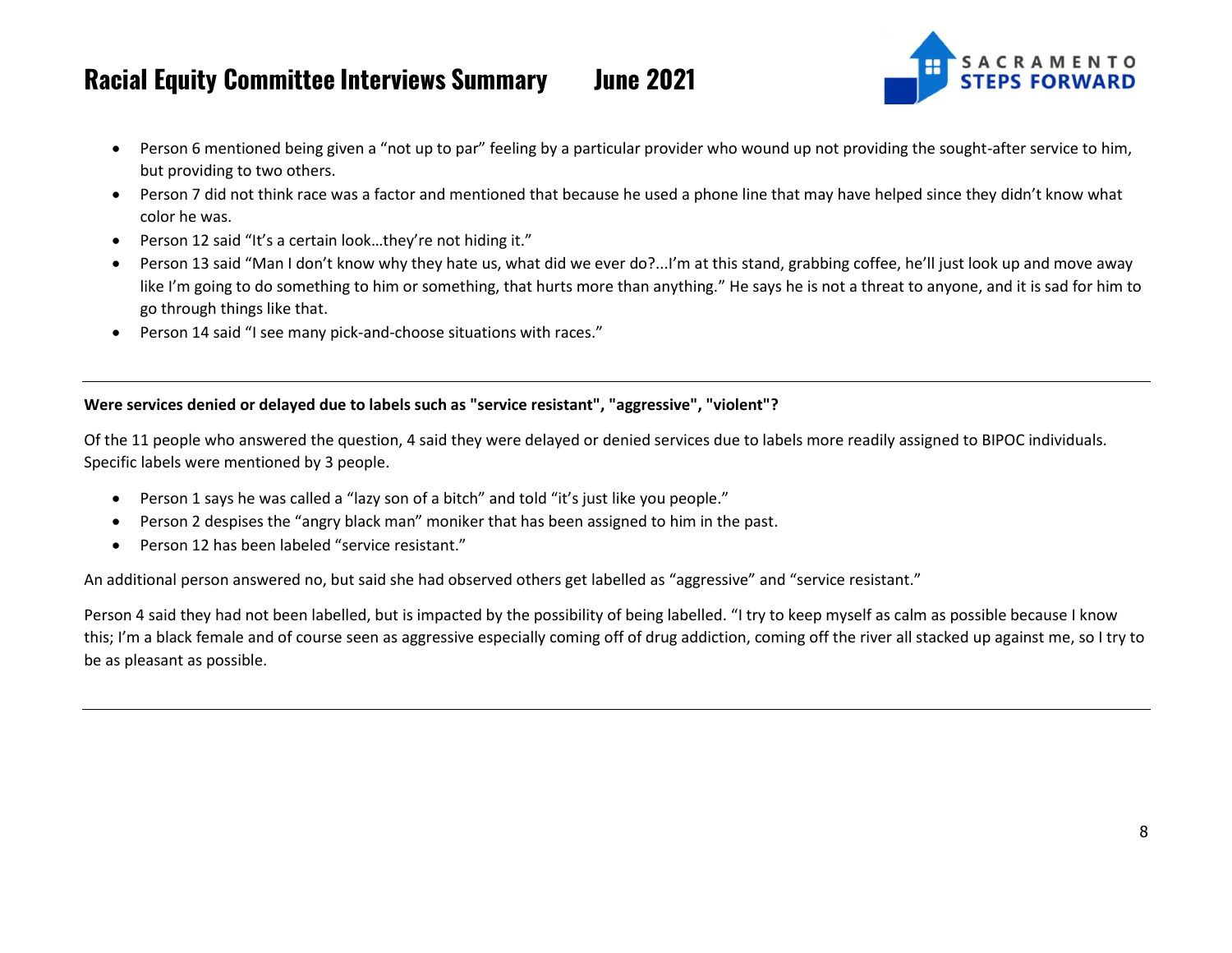SACRAMENTO<br>STEPS FORWARD

#### **What would a more racially just system look like?**

All 14 people responded, with a general call for equal access and treatment echoed by almost all. In addition, there were a wide variety of other recommendations.

#### Changes

- Remove program limitations (e.g., one bag limit at shelter)
- Better leadership
- Learn more about people served
- Provide mailing addresses
- More mental health staff
- More communication
- More funding
- More housing
- Expand Roads Home program
- Allow more time in programs
- More promotion of programs
- More training for providers
- Equality
- **Compassion**
- Accept imperfections
- Challenge each other
- Individual role
- Stop killing each other
- God's judgment
- Accept authority

Person 1 wishes everyone would realize that we all bleed the same blood. We should be judged by the content of our character, not the color of our skin. We need to treat each other better instead of pulling each other down. They need to realize that we are all the same.

Person 2 says equality across the board is the start. Zero tolerance on both sides, both the provider and the participant. Organization leadership needs to set a proper example. The individual coming in for help needs to be open and put their biases aside as well. Funds, more money needs to be poured into this. This is a state of emergency and needs to be addressed as such.

Person 3 says God is the only one that can judge us. She wishes everyone would just get along because we are all children of God regardless of the race.

Person 4 says the professionals in the industry of helping along with education need some training with who they are dealing with. Every staff should have one person on staff for mental health, staff for drugs and alcohol and mental health for sure, it should be required. Need people who are compassionate or do understand that mindset. Need to know if there's mental issues. A training course once a month for the staff because they can be the breaking point for a person being homeless